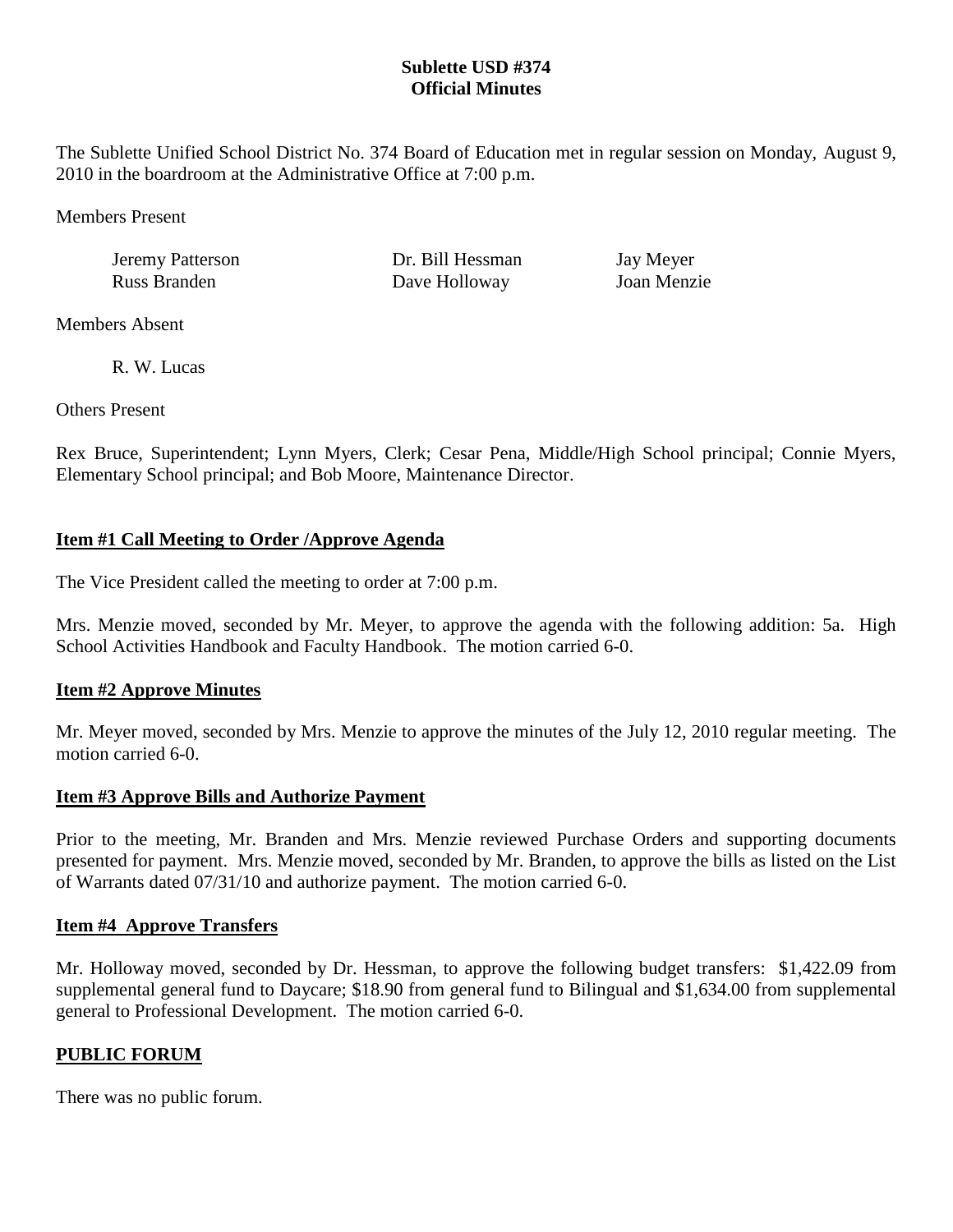Board Minutes Page 2 August 9,2010

### **Reports**

#### Curriculum

There was no curriculum report this month.

#### **Principals**

Mr. Pena reported the enrollment was 144 students at the High School and 65 students at the Middle School. Mr. Pena presented the High School Activities Handbook and the High School Faculty Handbook to the Board and answered questions pertaining to the handbooks.

Mrs. Myers reported that the average attendance in summer school was 40. The elementary school enrollment was 266 students..

#### SWPRSC/HPEC

Mr. Meyer gave the SWPRSC report. Mr. Lucas was not present to give a HPEC report.

#### Superintendent:

Mr. Bruce informed the board that the first day of district in-service was August 23, 2010 starting with a breakfast at 7:45 a.m.

#### **Item #5 Wind Generator Update**

Mr. Moore reported that the wind generator is currently working.

### **Item #5a High School Activities Handbook and Faculty Handbook**

Mr. Branden moved, seconded by Mr. Holloway, to approve the High School Activities Handbook and Faculty Handbook. The motion carried 6-0.

#### **Item #6 Consider HVAC Bids**

Mr. Branden moved, seconded by Dr. Hessman, to accept the bid of \$67,059 from BCS for fifteen HVAC units for the elementary school. The motion carried 6-0.

Mr. Holloway moved, seconded by Dr. Hessman, to accept the bid of \$41,681 from BCS for controls for the HVAC units. The motion carried 6-0.

Mrs. Menzie moved, seconded by Mr. Meyer, to accept the bid of \$42,016 from Davis Electric for electrical work on the HVAC units. The motion carried 6-0.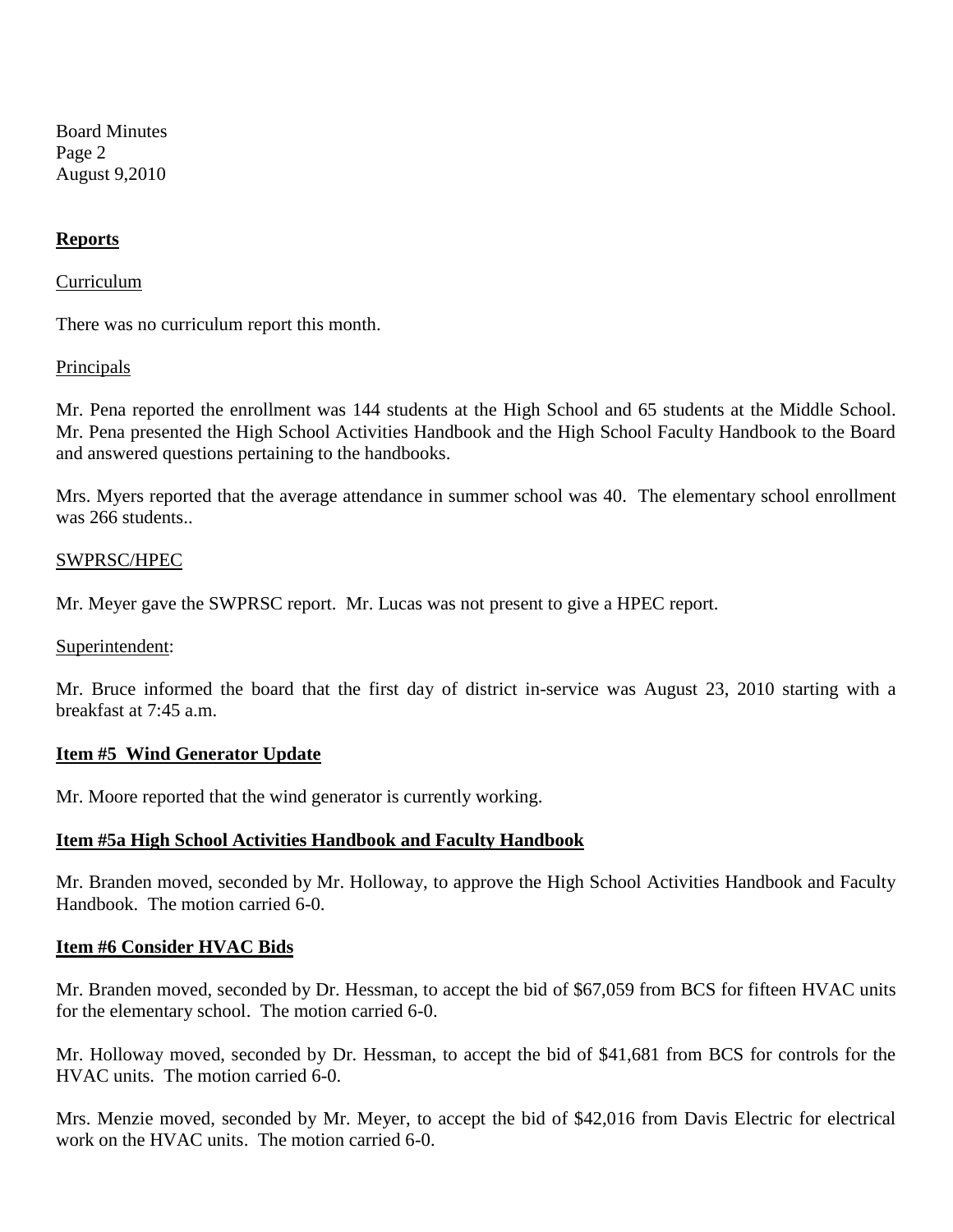Board Minutes Page 3 August 9, 2010

Mr. Holloway moved, seconded by Mr. Meyer, to accept the bid of \$43,900 from Tatro Plumbing for plumbing on the HVAC units. The motion carried 6-0.

Mrs. Menzie moved, seconded by Mr. Branden, to accept the bid of \$14,625 from Douglas Roofing for roof repairs pertaining to installation of the HVAC units. The motion carried 6-0.

The Vice President requested a five minute recess at 8:30 p.m. The Board reconvened to regular session at 8:35 p.m.

## **Item #7 Executive Session – Non-elected Personnel**

Mr. Branden moved, seconded by Mrs. Menzie, to go into executive session to discuss non-elected personnel, in order to protect the privacy interest of an identifiable individual(s), to include Mr. Bruce in executive session, and to reconvene to open session in the boardroom at 8:55 p.m. The motion carried 6-0.

The Board reconvened to open session at 8:55 p.m.

Mr. Branden moved, seconded by Mrs. Menzie, to go into executive session to discuss non-elected personnel, in order to protect the privacy interest of an identifiable individual(s), to include Mr. Bruce in executive session, and to reconvene to open session in the boardroom at 9:05 p.m. The motion carried 6-0.

The Board reconvened to open session at 9:05 p.m.

Mr. Branden moved, seconded by Mrs. Menzie, to go into executive session to discuss non-elected personnel, in order to protect the privacy interest of an identifiable individual(s), to include Mr. Bruce in executive session, and to reconvene to open session in the boardroom at 9:10 p.m. The motion carried 6-0.

The Board reconvened to open session at 9:10 p.m.

### **Item #8 Negotiations Executive Session**

There was no need for a negotiations executive session.

### **Item #9 Resignations**

Mr. Meyer moved, seconded by Dr. Hessman, to accept the resignation of Cristalyn Kirchhoff as the preschool para. The motion carried 6-0.

### **Item #10 Consider 2010-2011 Negotiated Agreement**

Mr. Holloway moved, seconded by Mr. Branden, to accept the proposal for the 2010-2011 negotiated agreement as ratified by the teachers. The motion carried 6-0.